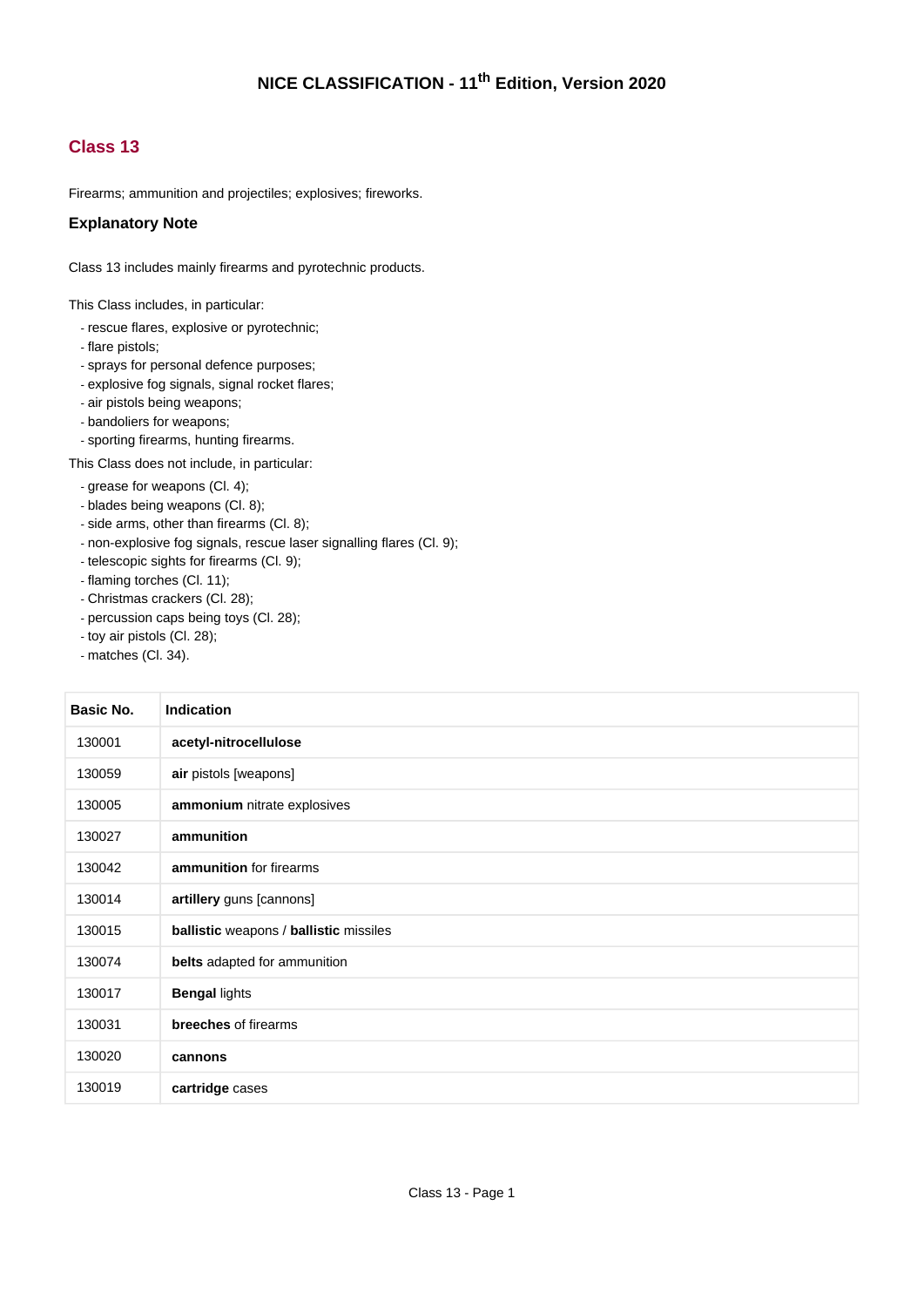| 130024 | cartridge loading apparatus                                         |
|--------|---------------------------------------------------------------------|
| 130025 | cartridge pouches                                                   |
| 130023 | cartridges                                                          |
| 130010 | cleaning brushes for firearms                                       |
| 130066 | detonating caps, other than toys / percussion caps, other than toys |
| 130062 | detonating fuses for explosives / firing lanyards for explosives    |
| 130018 | detonating plugs                                                    |
| 130006 | detonators                                                          |
| 130032 | dynamite                                                            |
| 130003 | explosive cartridges                                                |
| 130051 | explosive powders                                                   |
| 130034 | explosives                                                          |
| 130016 | apparatus for filling cartridge belts                               |
| 130075 | automatic firearm ammunition belts                                  |
| 130009 | firearms                                                            |
| 130072 | firecrackers                                                        |
| 130013 | fireworks                                                           |
| 130057 | firing platforms                                                    |
| 130079 | flare pistols                                                       |
| 130064 | fog signals, explosive                                              |
| 130060 | fuses for explosives                                                |
| 130044 | fuses for explosives, for use in mines                              |
| 130002 | gun carriages [artillery]                                           |
| 130030 | guncotton / pyroxylin                                               |
| 130050 | gunpowder                                                           |
| 130036 | guns [weapons]                                                      |
| 130046 | machine guns                                                        |
| 130037 | gunstocks                                                           |
| 130028 | hammers for guns and rifles / hammers for guns / hammers for rifles |
| 130078 | hand grenades                                                       |
| 130069 | harpoon guns [weapons]                                              |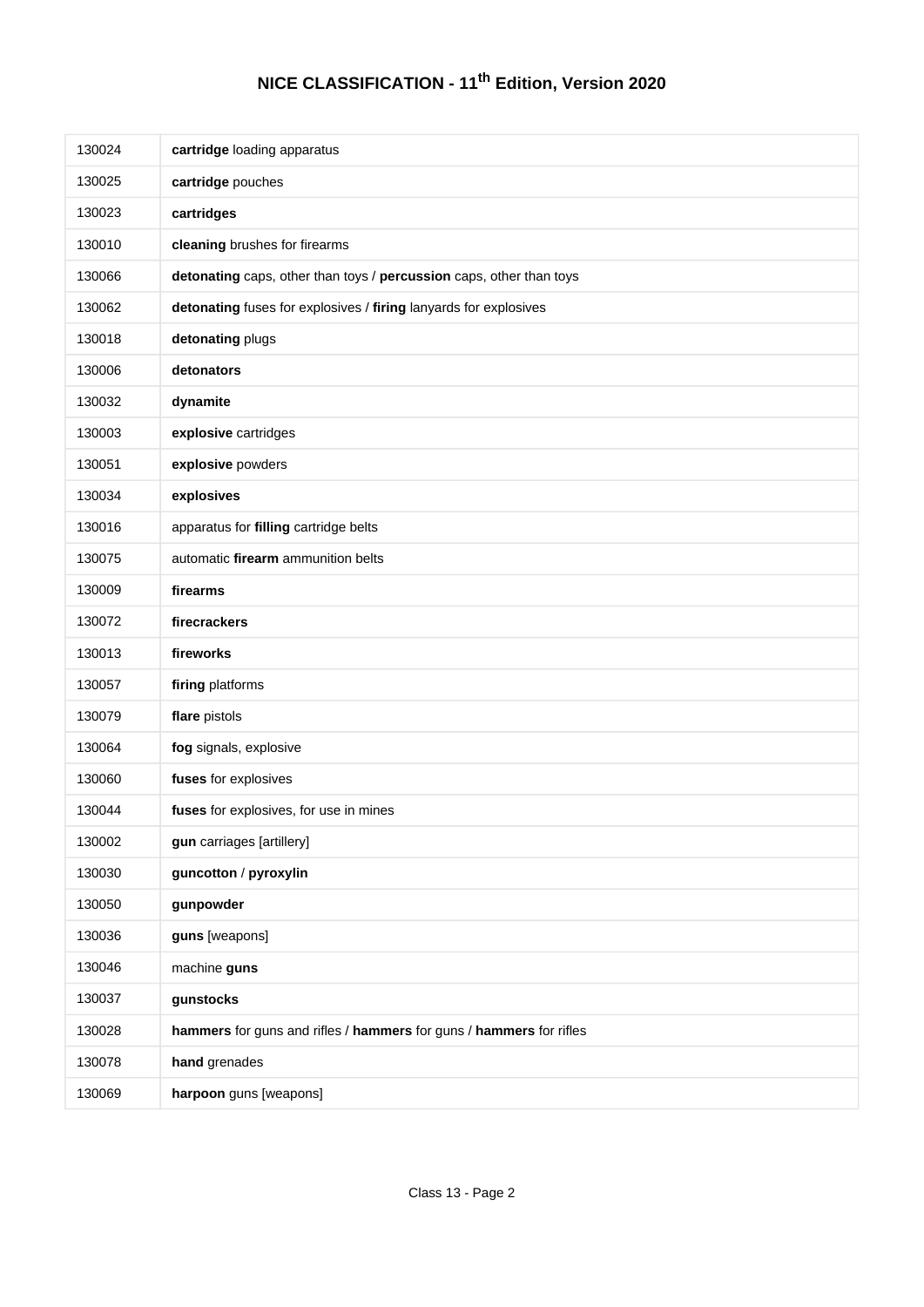| 130026 | hunting firearms / sporting firearms                                                           |
|--------|------------------------------------------------------------------------------------------------|
| 130041 | lead shot for hunting                                                                          |
| 130045 | mines [explosives]                                                                             |
| 130047 | mortars [firearms]                                                                             |
| 130007 | motorized weapons                                                                              |
| 130070 | noise-suppressors for guns                                                                     |
| 130049 | pistols [arms]                                                                                 |
| 130029 | powder horns                                                                                   |
| 130061 | primings [fuses]                                                                               |
| 130052 | projectiles [weapons]                                                                          |
| 130053 | pyrophoric substances                                                                          |
| 130054 | pyrotechnic products                                                                           |
| 130080 | rescue flares, explosive or pyrotechnic                                                        |
| 130055 | revolvers                                                                                      |
| 130021 | rifle barrels / gun barrels                                                                    |
| 130033 | rifle cases / gun cases                                                                        |
| 130022 | rifles / carbines                                                                              |
| 130043 | rocket launchers                                                                               |
| 130068 | rockets [projectiles]                                                                          |
| 130048 | shells [projectiles]                                                                           |
| 130063 | shoulder straps for weapons / bandoliers for weapons                                           |
| 130077 | side arms [firearms]                                                                           |
| 130038 | sighting mirrors for guns and rifles / sighting mirrors for guns / sighting mirrors for rifles |
| 130065 | sights, other than telescopic sights, for artillery                                            |
| 130058 | sights, other than telescopic sights, for firearms                                             |
| 130035 | signal rocket flares                                                                           |
| 130073 | sprays for personal defence purposes / sprays for personal defense purposes                    |
| 130071 | tanks [weapons]                                                                                |
| 130008 | tear-gas weapons                                                                               |
| 130076 | torpedoes                                                                                      |
| 130040 | trigger guards for guns and rifles / trigger guards for rifles                                 |